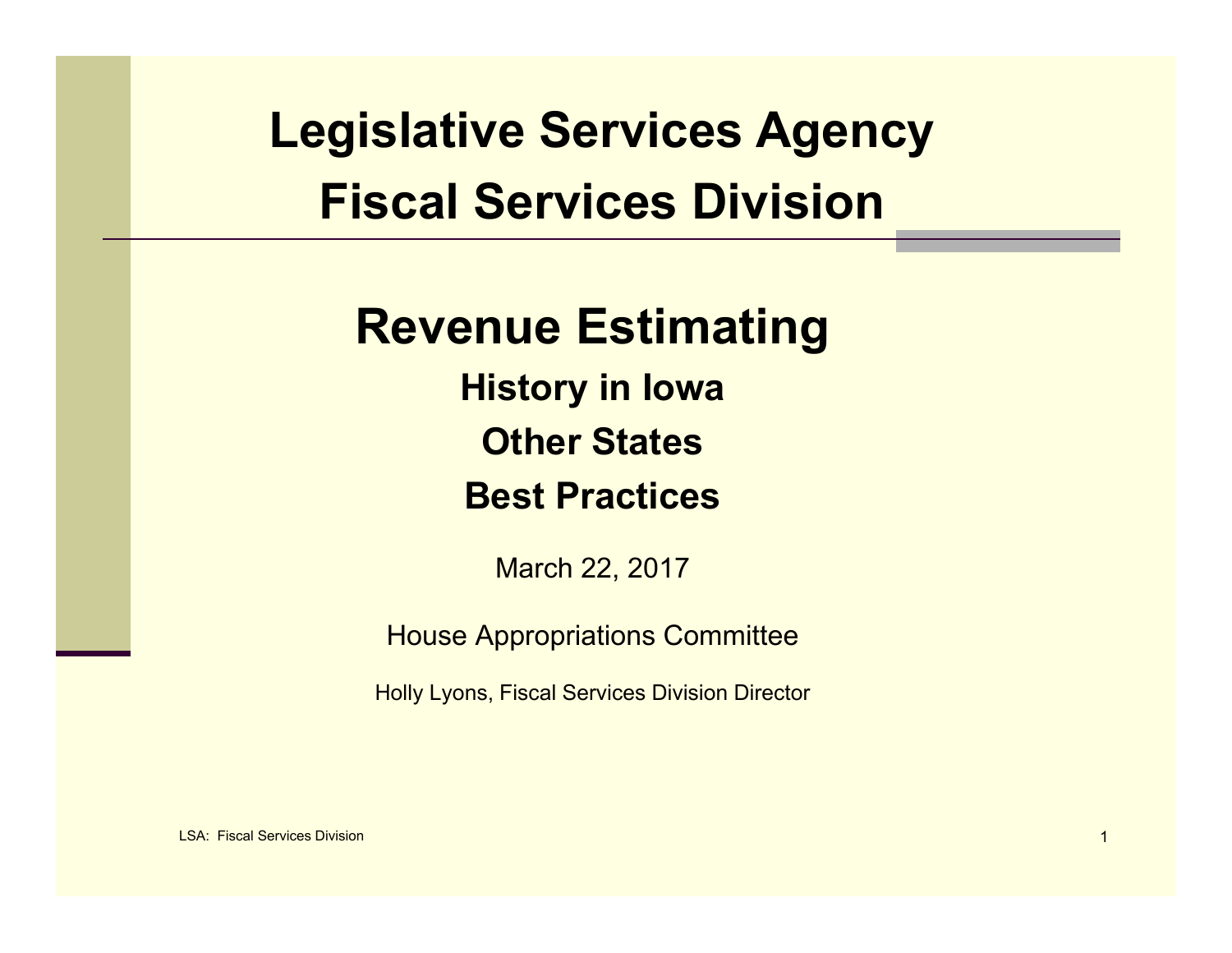#### **History and Purpose**

**The Revenue Estimating Conference (REC)**

- **Created in SF 2175 – Government Reorganization Act of 1986 (See Iowa Code §8.22A).**
- **Purpose was to establish one consensus revenue estimate to be used by BOTH the Governor and Legislature in the budget process.**
- **Consensus estimate provides a shared reality and a shared vision of the economic parameters.**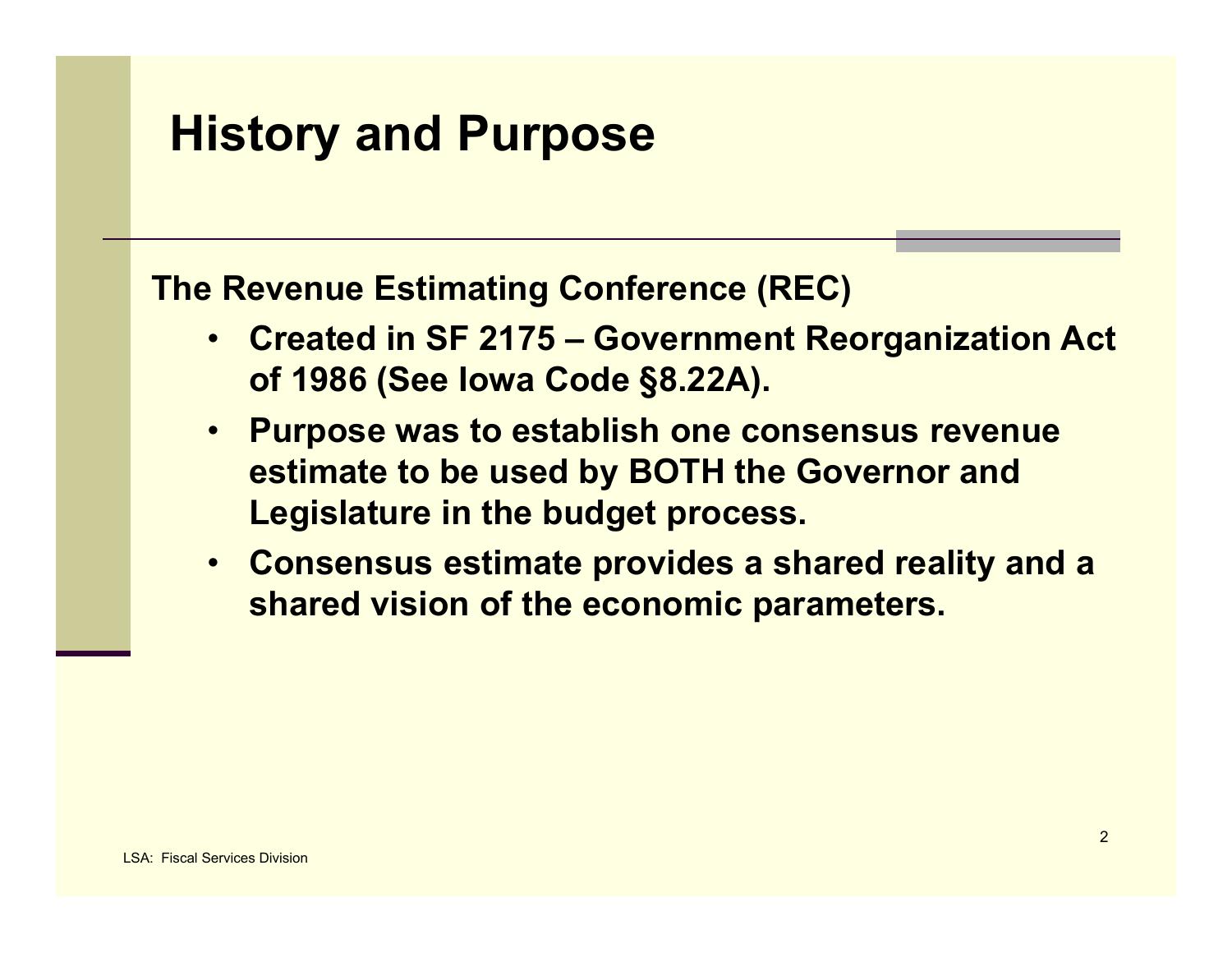#### **Revenue Estimating Conference – Who and When?**

- **Three members:**
	- **Governor or Governor's Designee**
	- **LSA Director or Designee**
	- •**Third person agreed to by the other two members**
- •**Duties & purposes are outlined in Code §8.22A.**
- $\bullet$  **Minimum three yearly meetings – October, December and March.**
- $\bullet$  **Must meet before Dec. 15 of each year and again in the proceeding March.**
- • **Provides estimates of General Fund revenues available for the budgeting process.**
- **Basis of the Expenditure Limitation Law.**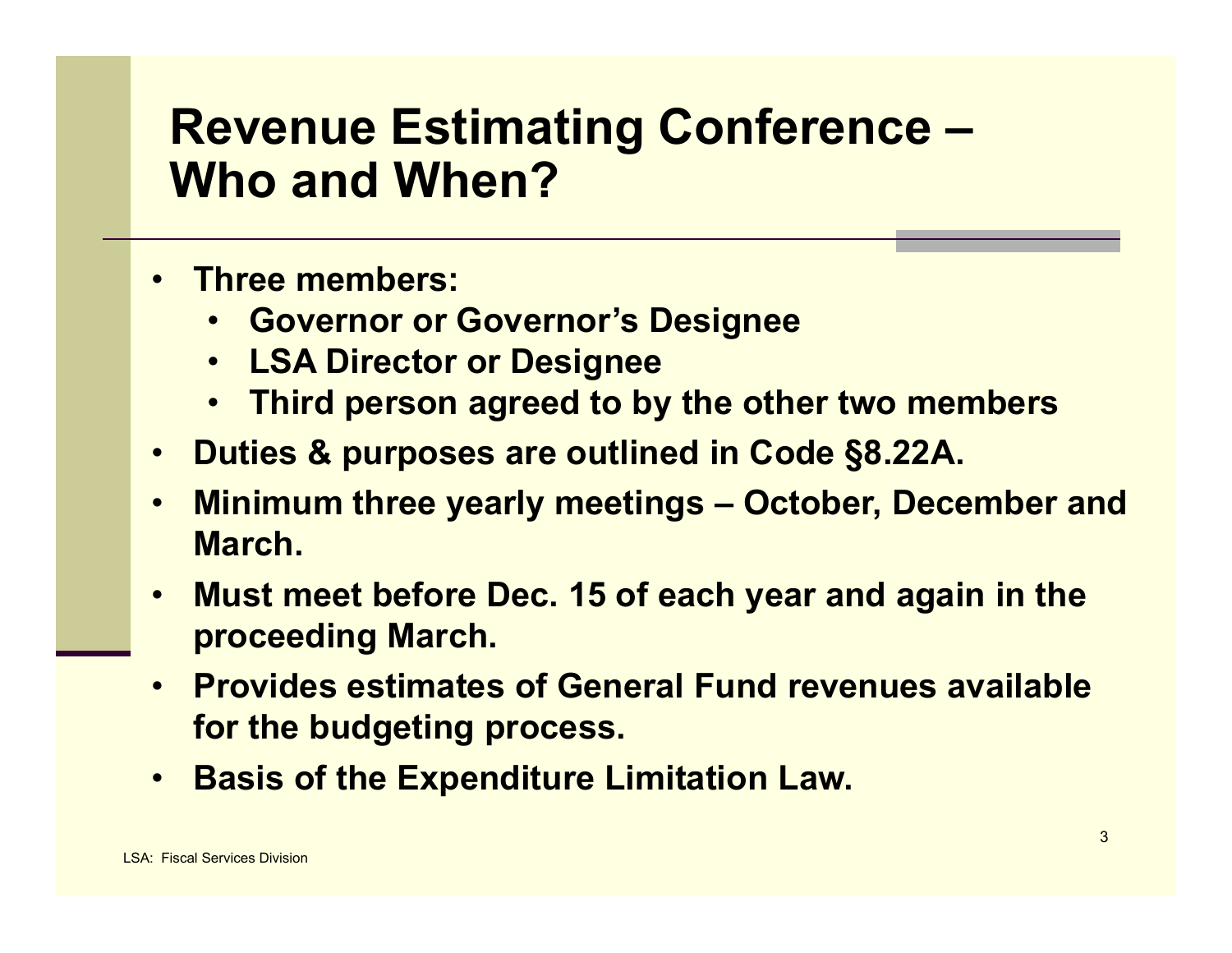# **REC Estimate Timing**



\* New to the process in 2016, estimating for second future year.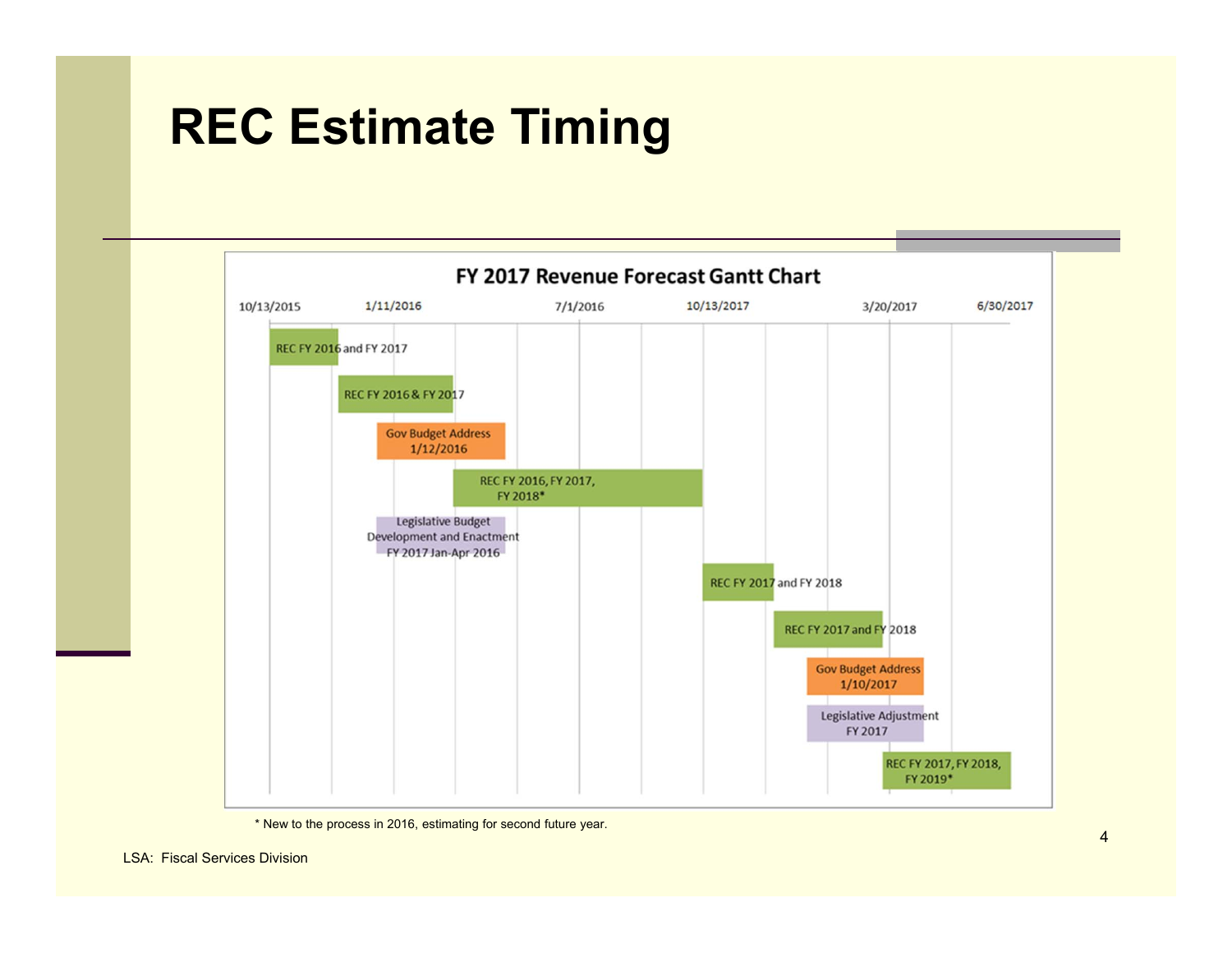## **Expenditure Limitation**

- • **Passed in 1992 (See Iowa Code Sec. 8.54) to provide budget stability & create reserve funds balances:**
	- •**Can only spend 99% of adjusted revenues estimates**
	- • **Created the Cash Reserve Fund, a second Rainy Day Fund**
	- **Amended provisions of the Economic Emergency Fund (the original Rainy Day Fund)**
	- **Provided a mechanism to eliminate the GAAP deficit**
	- • **Redirected the flow of the General Fund surplus to fund the reserve funds and the GAAP deficit**
	- • **Expenditure Limitation Law applies only to the upcoming fiscal year**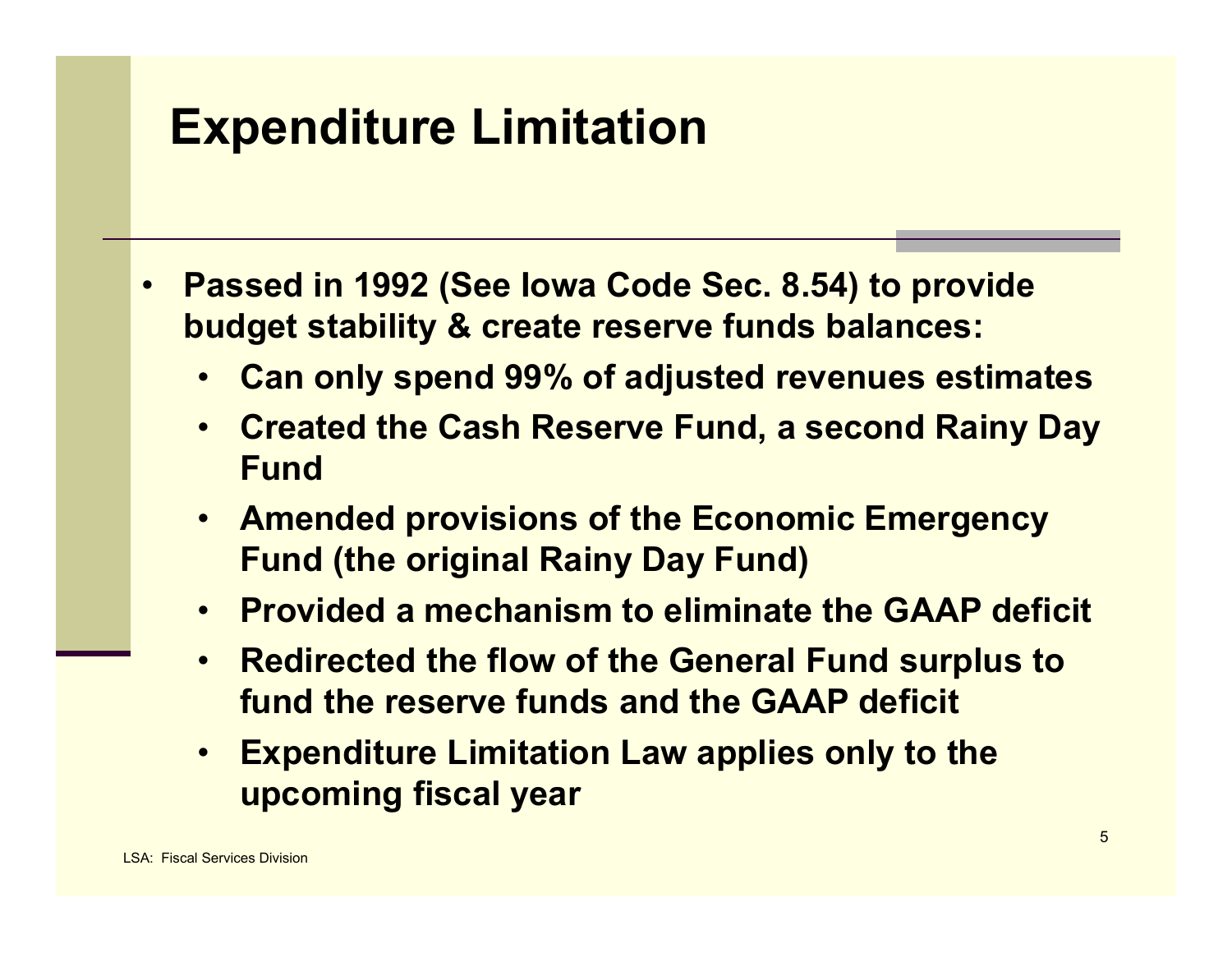# **Expenditure Limitation and Impact on Reserve Fund Balances**

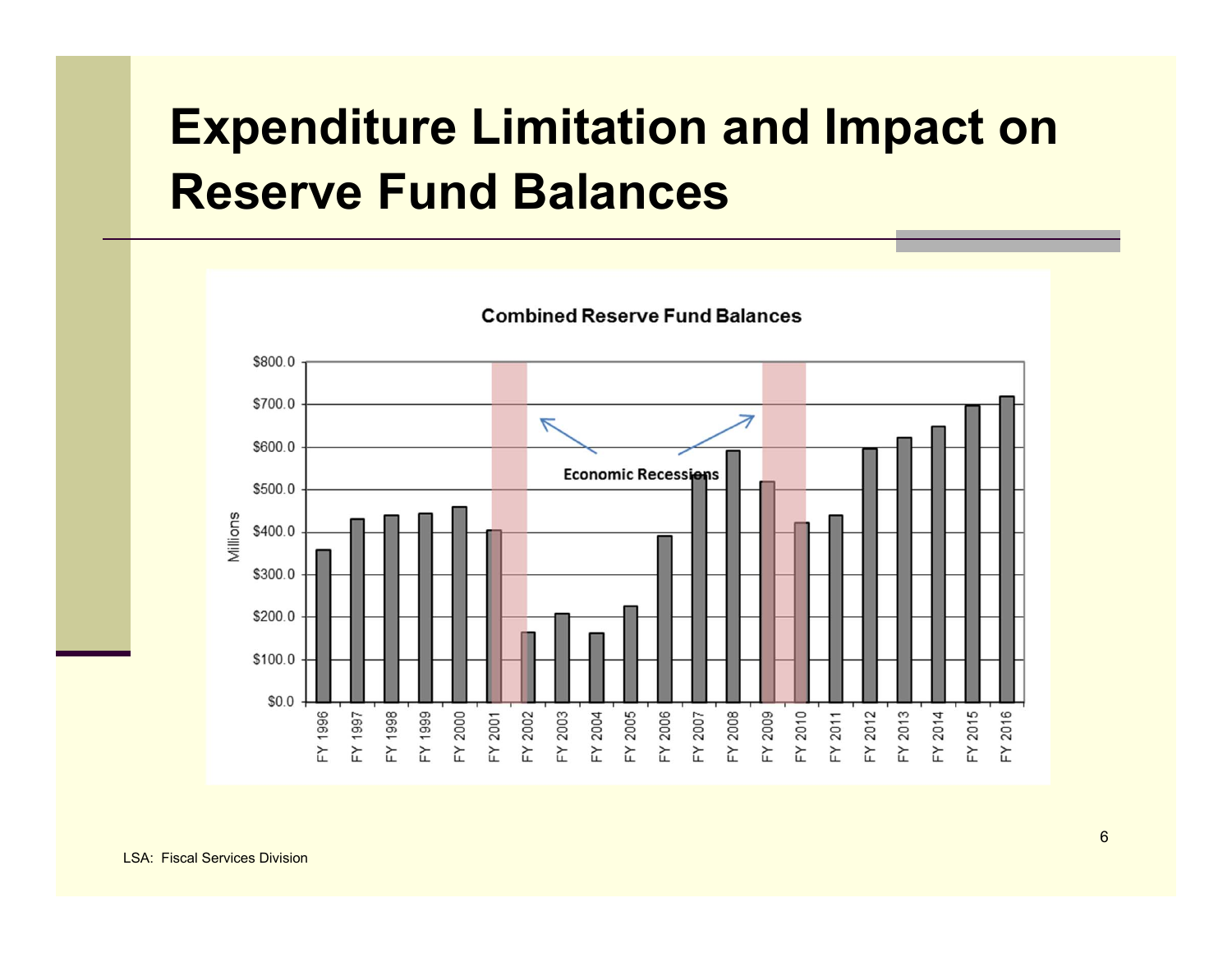# **REC Estimate Components**

- $\bullet$  **General Fund: Cash tax receipts, other receipts, lottery transfers, and other transfers (July 1- June 30).**
- $\bullet$  **Accruals of tax receipts & other receipts associated with the FY hold-open period June 30 through August 31. This adjustment converts cash receipts to a FY basis.**
- $\bullet$ **Refunds paid from FY receipts.**
- $\bullet$ **School Infrastructure transfers from FY receipts.**
- • **Estimates include current fiscal year and one future fiscal year. Beginning in 2016, estimates for two future years were provided at the March meeting.**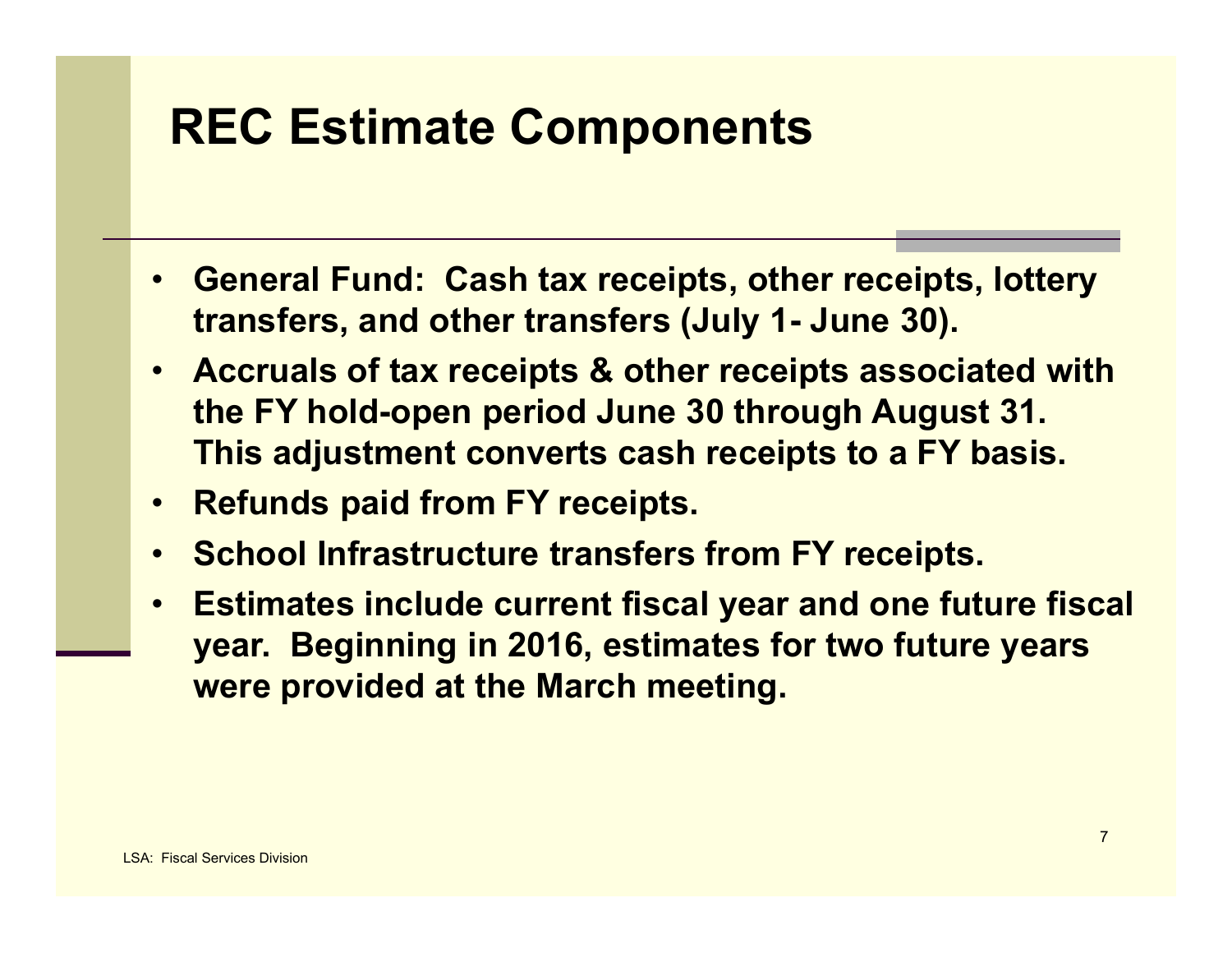# **REC Estimate Components Taxes & Receipts**

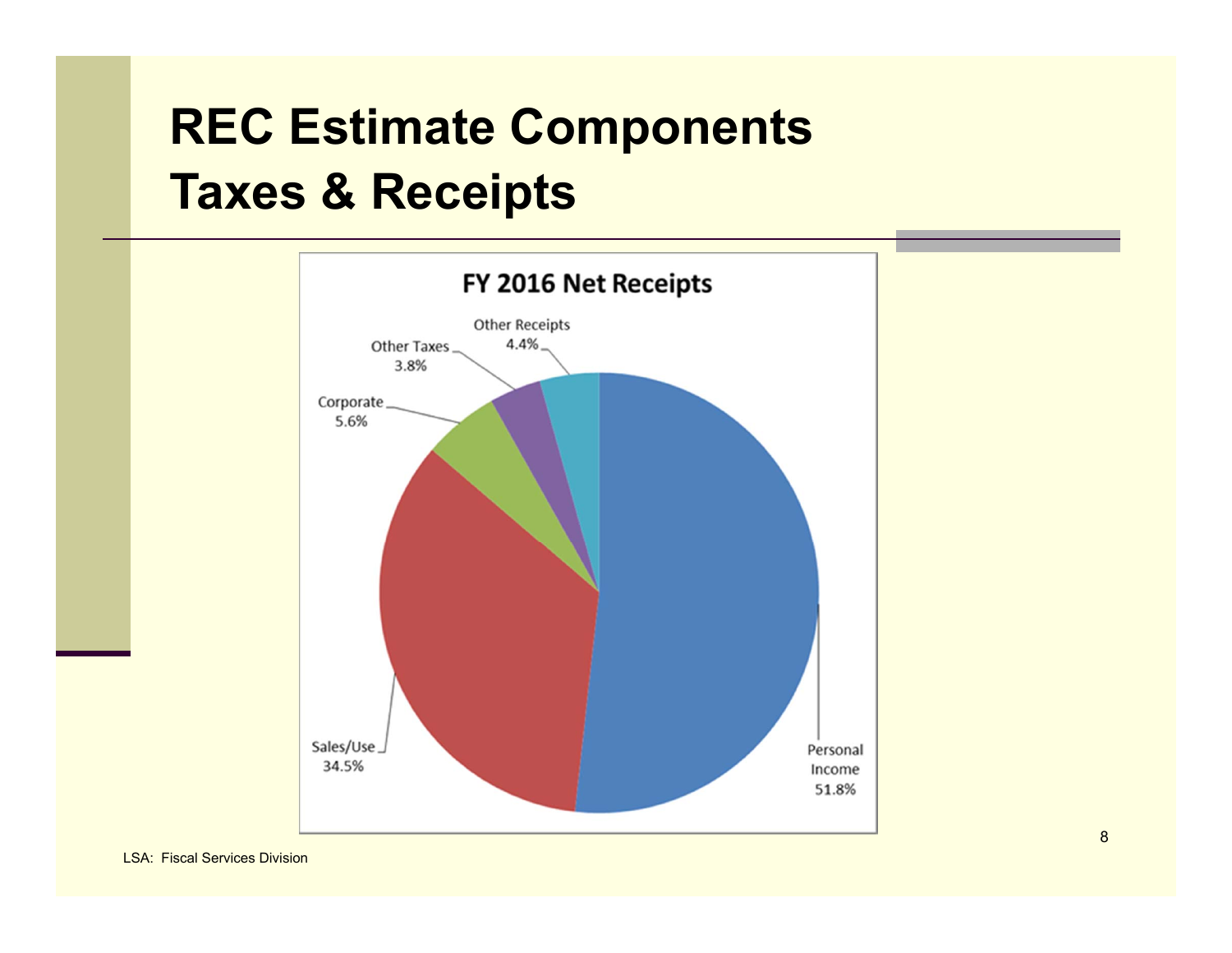# **REC Estimate Components Refunds**

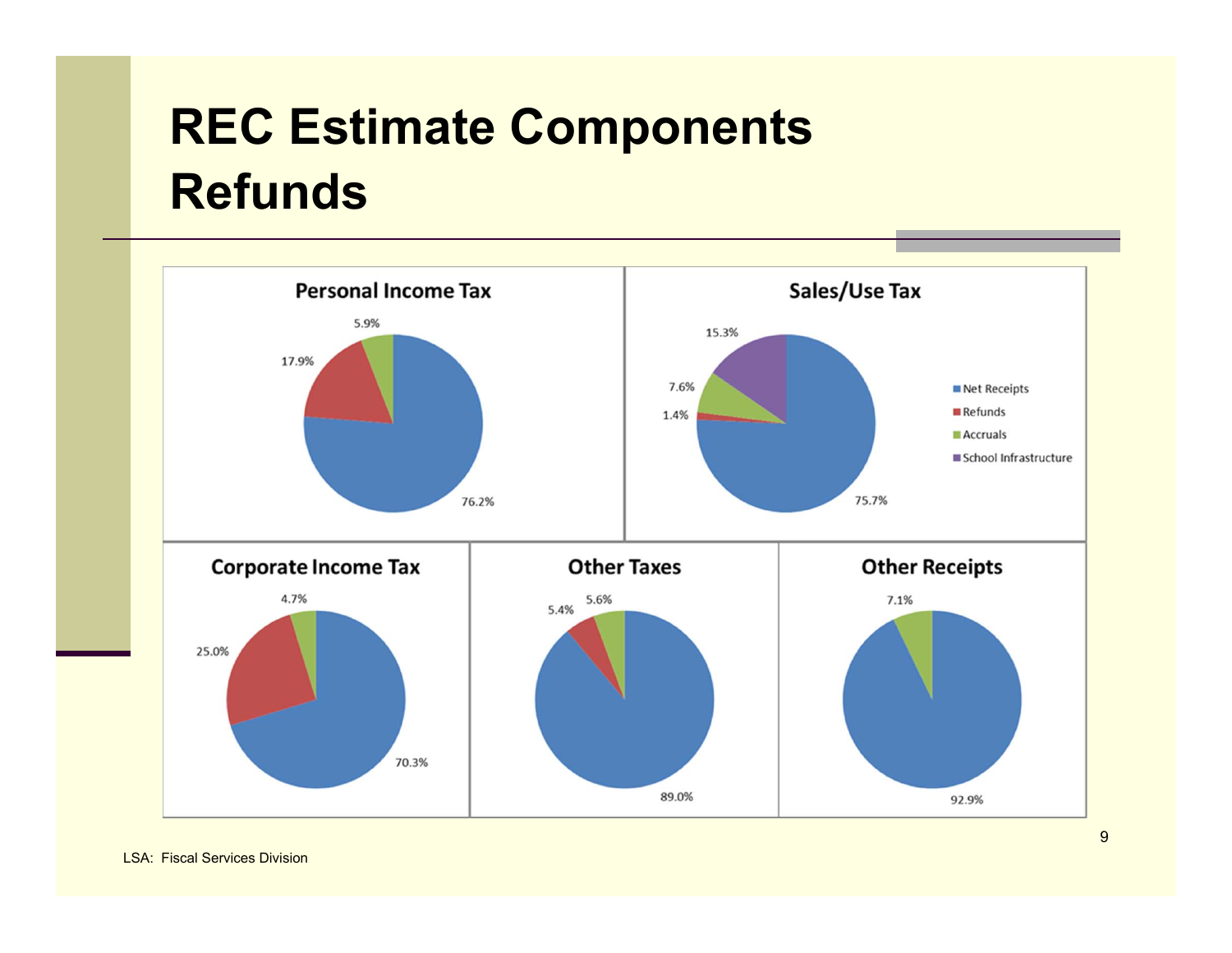#### **REC Resources**

- • **Dept. of Revenue tax analysis – Tax Research Division (6 to 7 FTE positions)**
- $\bullet$ **LSA & DOM research & analysis**
- • **Widely available sources of economic indicators (federal Bureau of Labor Statistics, Bureau of Economic Analysis, etc.) Some of which are featured on the LSA website "Economic Trends"**
- **Variety of Iowa-specific indicators**
- $\bullet$ **Moody's Economy.com**
- **Used to have access to:**
	- •**Governor's Council of Economic Advisors**
	- •**University of Iowa state revenue model (now defunct)**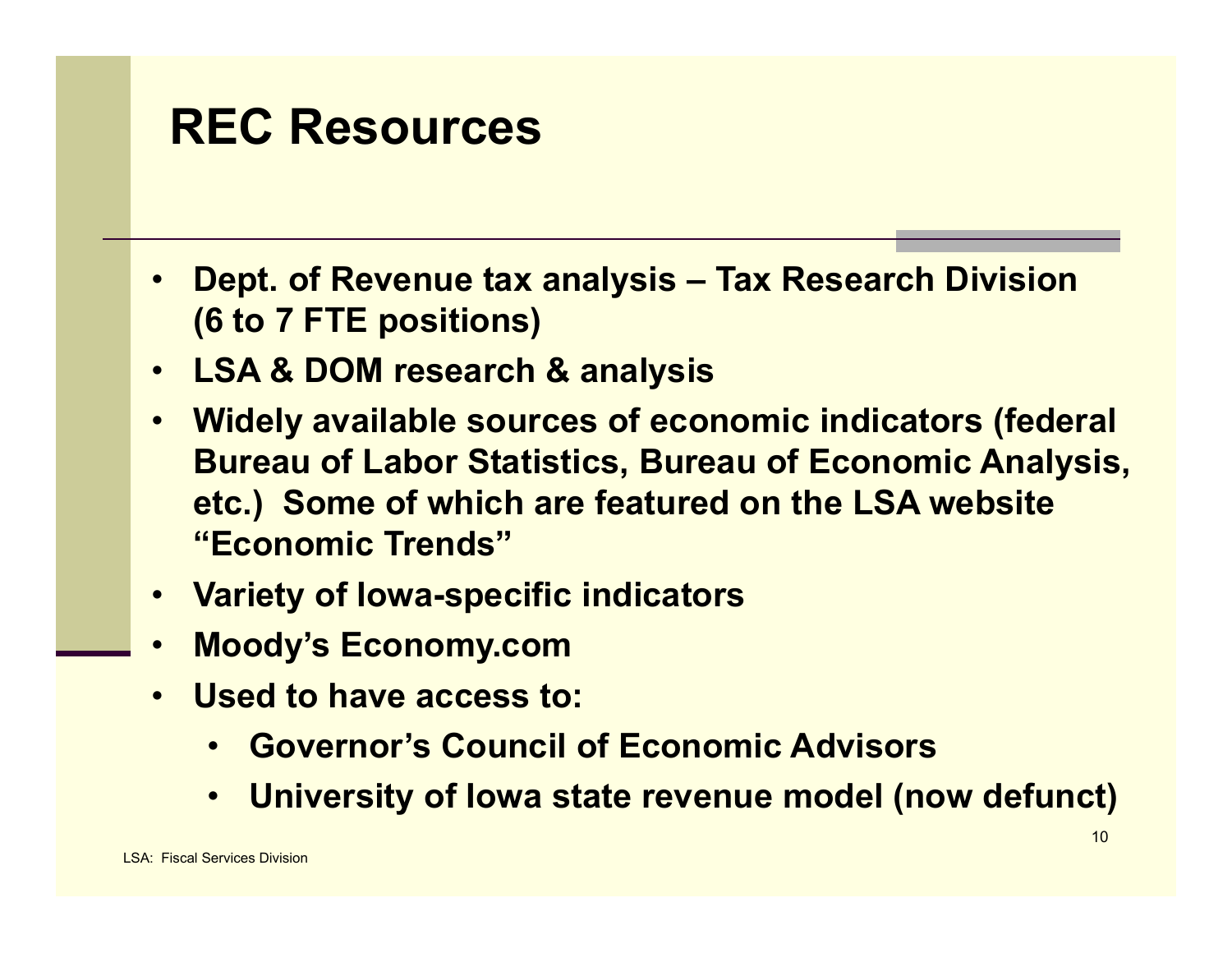# **REC Meeting Process**

#### **Meeting Preparation**

- • **Department of Revenue staff provides economic overview and current receipts info to LSA and DOM staff and REC members.**
- • **LSA and DOM independently develop net revenue estimates (gross receipts minus tax refunds issued).**
- • **Approximately one day prior to the REC meeting, both estimates are shared with REC members.**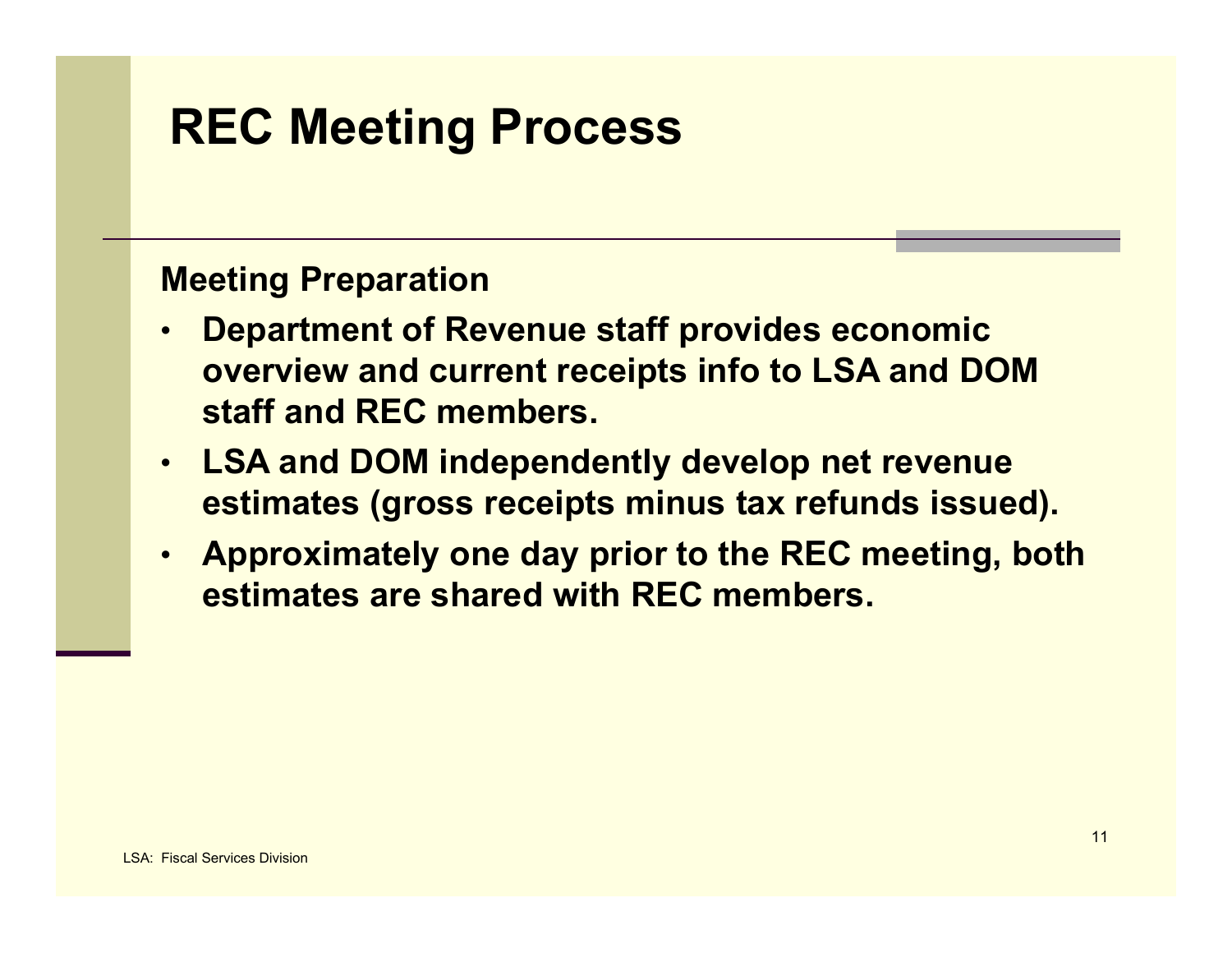## **REC Meeting Process**

#### **At the Meeting**

- • **The REC meeting is a public meeting. Legislators, staff, press, and department representatives attend.**
- •**The two estimates are released to the public.**
- • **Members discuss the direction of the Iowa economy, the impact of law changes, and the impact those two forces will have on projected General Fund revenue.**
- • **REC members either accept one of the two projections, or modify one of the projections and approve it as modified.**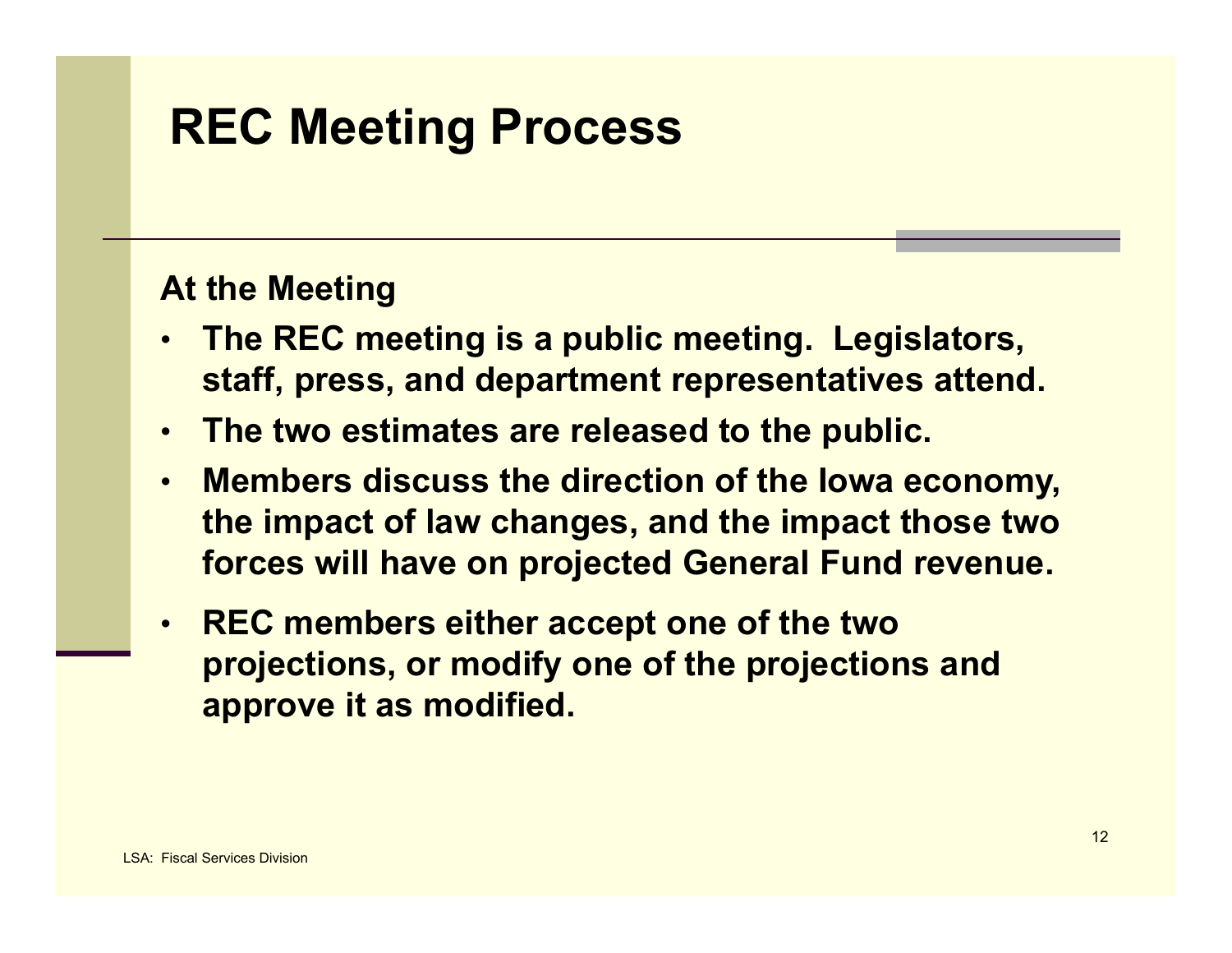# **REC Meeting Process**

#### **After the Meeting**

- • **December meeting – the consensus estimate is used by the Governor and the Legislature in developing the budget for the next FY.**
- • **The LSA and the DOM monitor General Fund revenue and publish monthly updates comparing actual revenue to projected revenue.**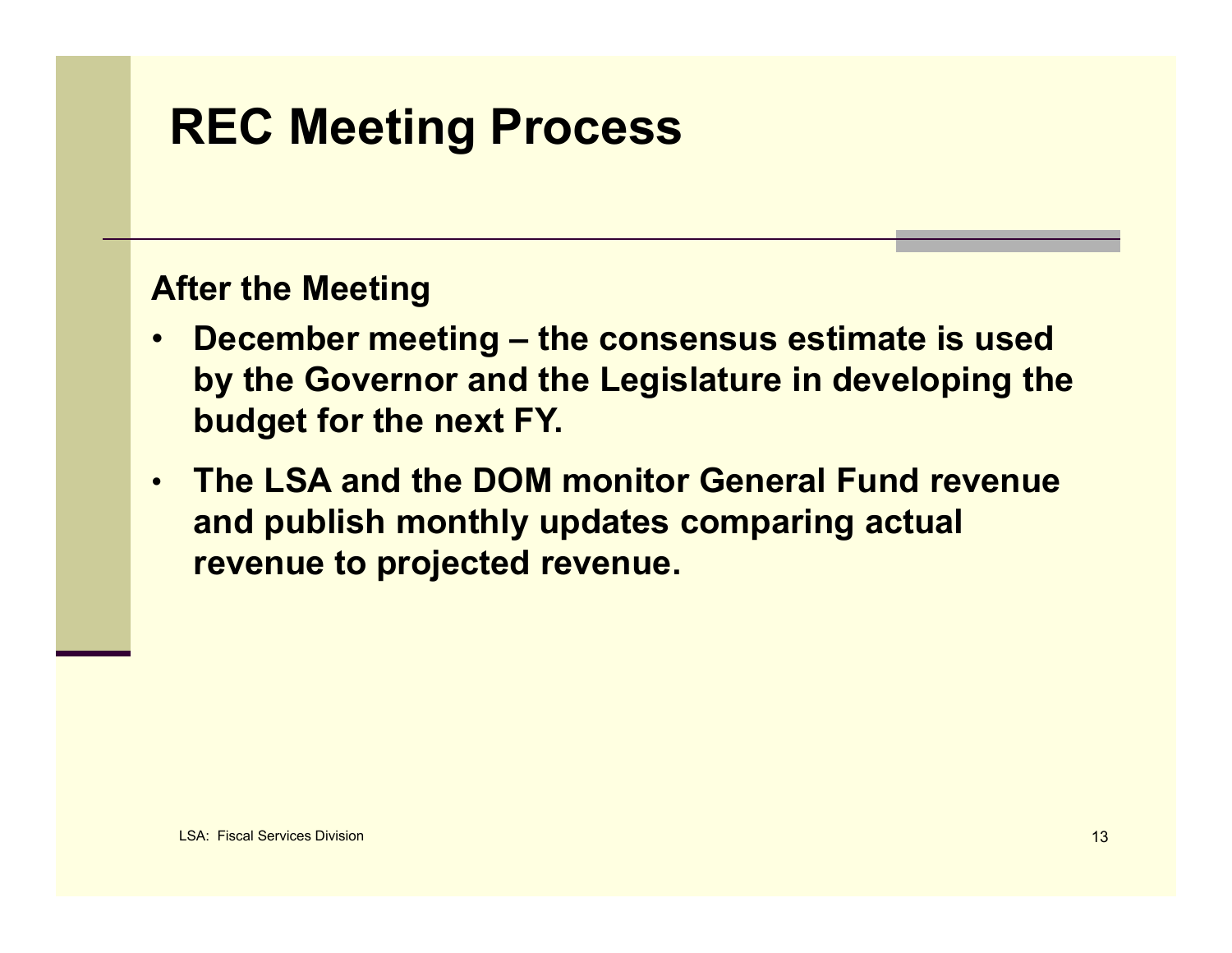### **Accuracy of Revenue Forecasts**

- •**There will ALWAYS be error. The question is how much?**
- • **The Nelson A. Rockefeller Institute of Government comprehensive study of state revenue forecasting errors (1987-2013)**
	- • **Forecasting error varies by tax instrument. Median absolute percentage errors:**
		- •**Corporate Income tax (11.8%)**
		- •**Personal Income tax (4.4%)**
		- •**Sales tax (2.3%)**
		- **Sum of the three taxes (3.5%)**
	- 14• **Smaller states and states dependent on a few sectors of the economy tend to have larger errors or more variable errors.**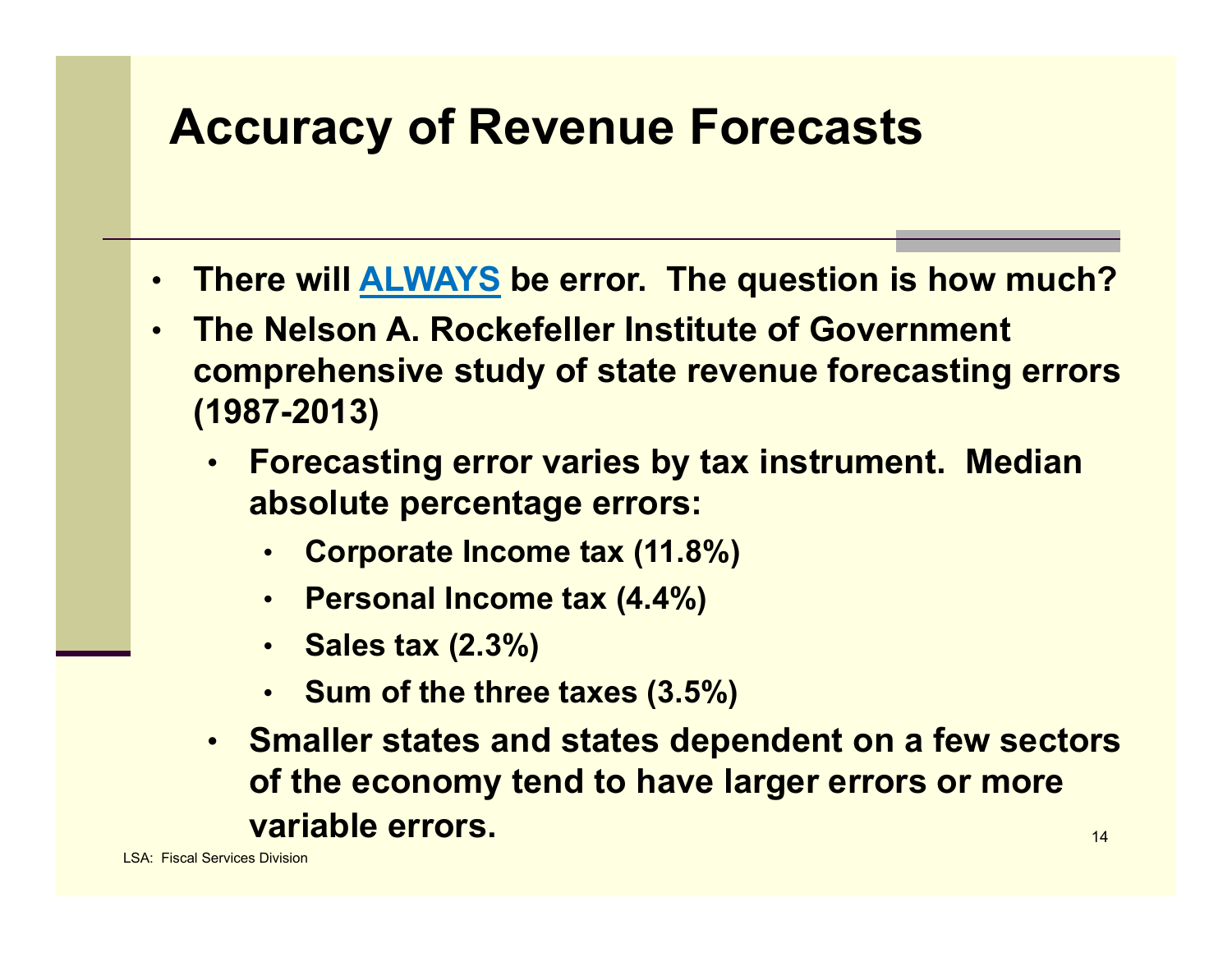#### **Accuracy of Revenue Forecasts**

- • **Rockefeller study:**
	- **Tax revenue forecasts show a conservative bias –tend to underestimate revenues rather than face significant shortfalls.**
	- **Forecasting errors are larger in periods around recessions.**
	- **The closer the forecast is to the onset of a fiscal year, the more accurate the forecast.**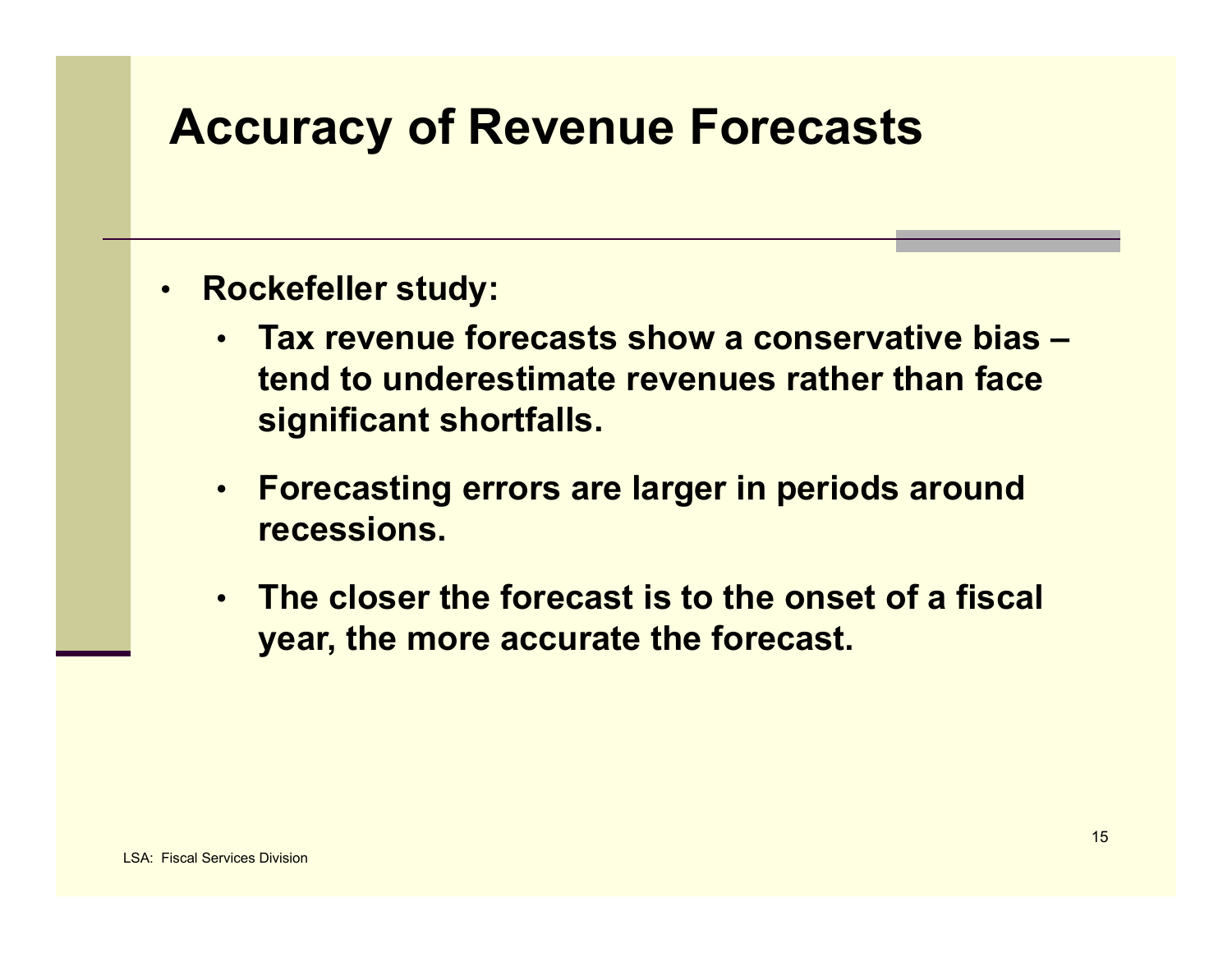#### **Other States**

- • **According to NASBO, 31 states have a formal revenueestimating group that provides revenue estimates for the executive budget.**
- • **25 states have a consensus revenue forecast (3 to 25 participants).**
- **21 states have a council of economic advisors.**
- •**Projections range from 0 to 10 years out.**
- • **Executive agency provides an estimate in some states:**
	- • **Idaho, but the Legislature determines if the forecast is "reasonable."**
	- **Texas, but the Legislature can override with a 4/5 vote.**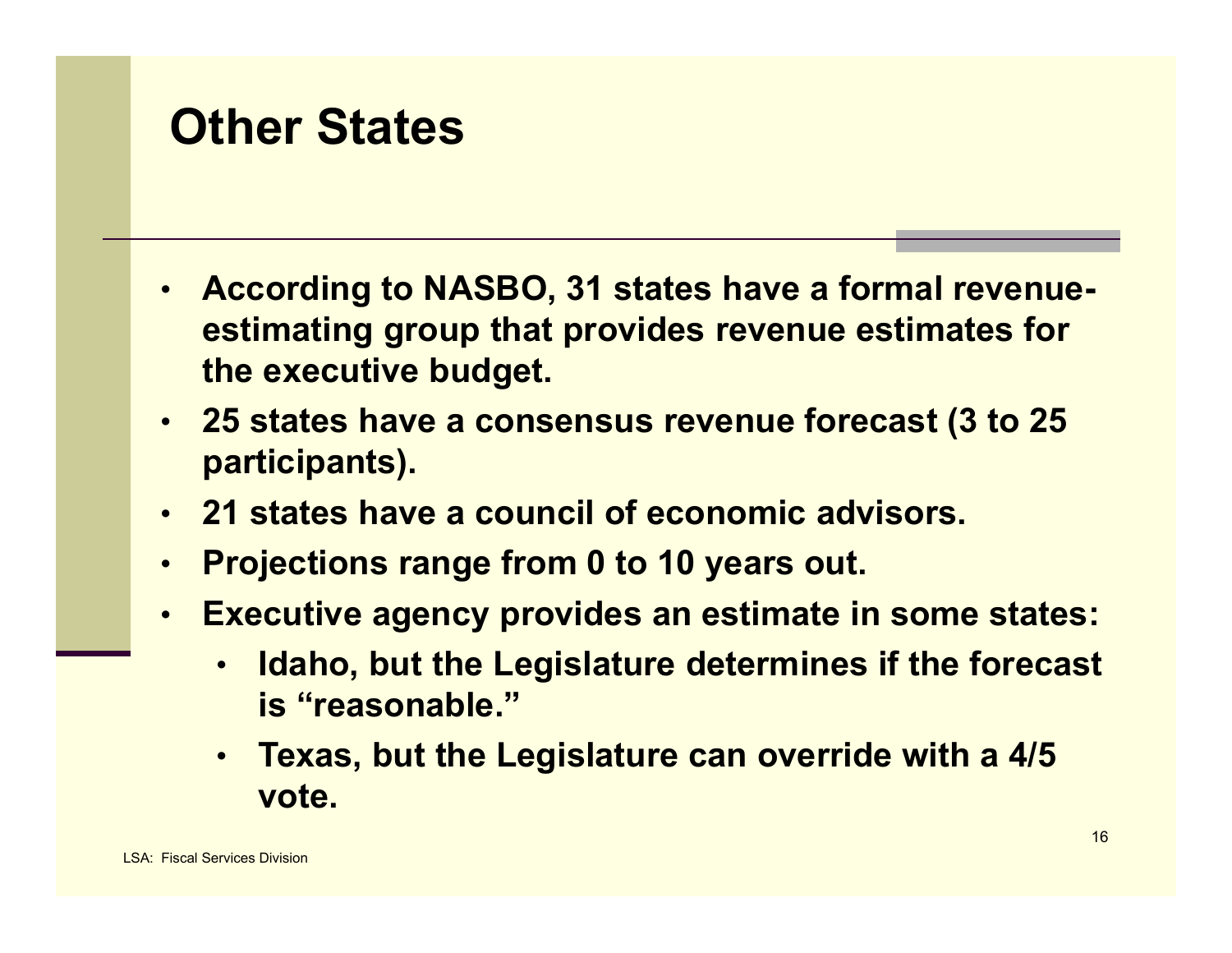## **Best Practices in Revenue Estimating**

- • **Report issued by Center on Budget and Policy Priorities (Sept. 2014) outlines five best practices.**
	- **The Governor and Legislature should jointly produce the revenue estimate – consensus forecast.**
	- **The forecasting body should include outside experts.**
	- **The forecast and its assumptions should be published and made easily accessible on the Internet.**
	- **Meeting of the forecasting body should be open to the public.**
	- **Estimates should be revised during the year.**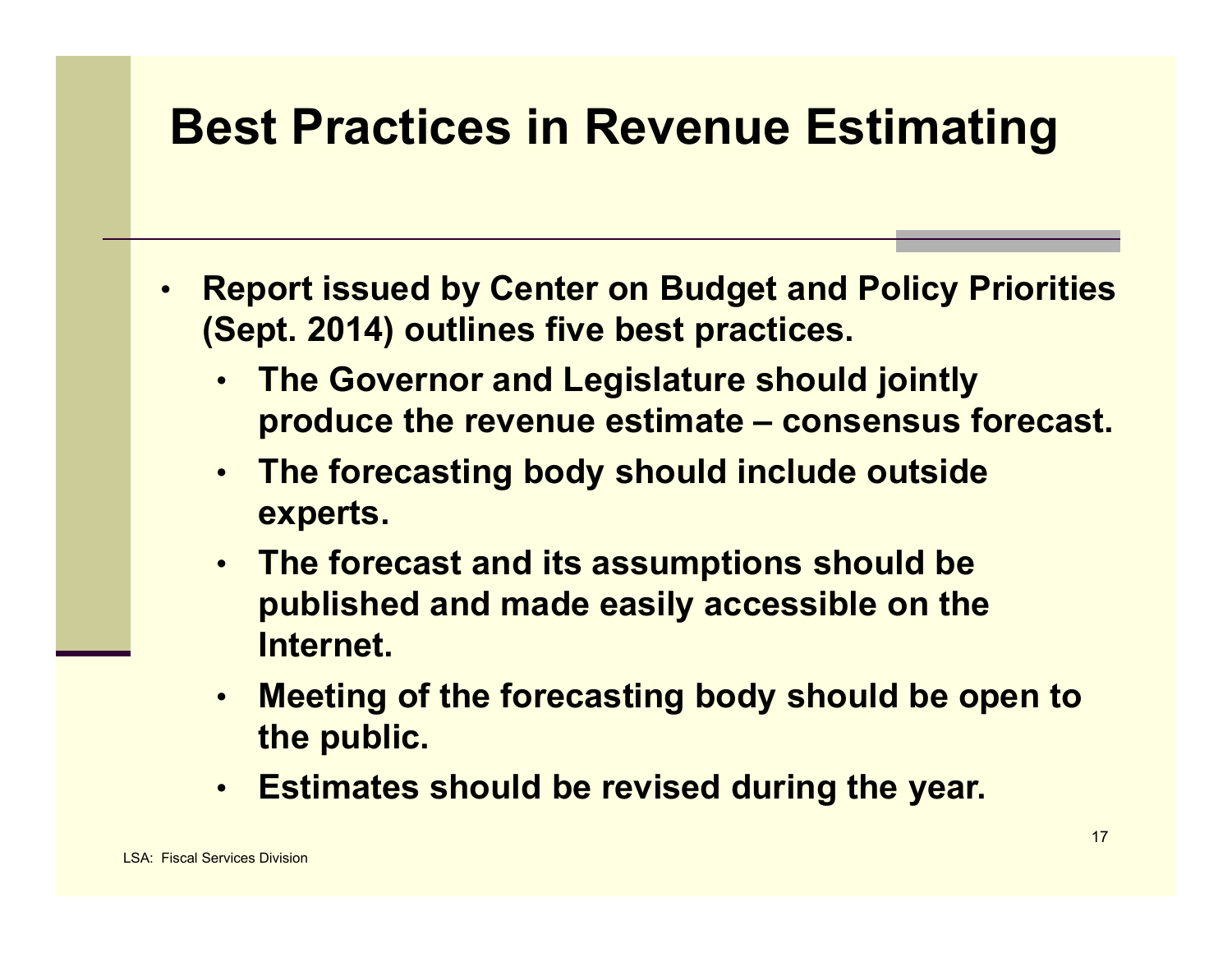#### **Best Practices in Revenue Estimating**

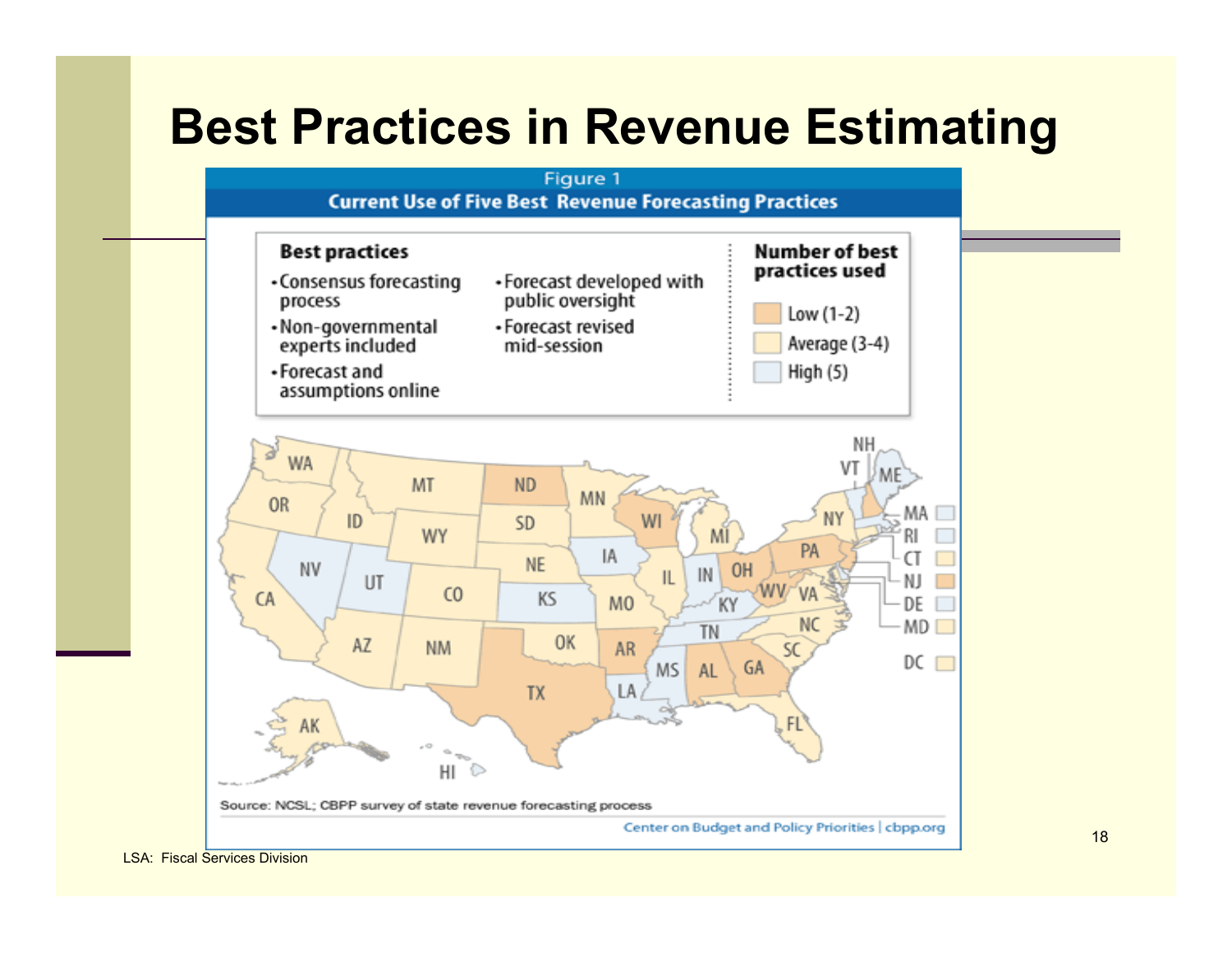## **Sources of Forecasting Error**

- •**Inaccurate estimates of economic growth**
- $\bullet$  **Inaccurate estimates of law change impacts on revenue**
- $\bullet$ **Timing errors**
- $\bullet$  **Federal tax law changes – coupling and federal deductibility**
- •**Volatility**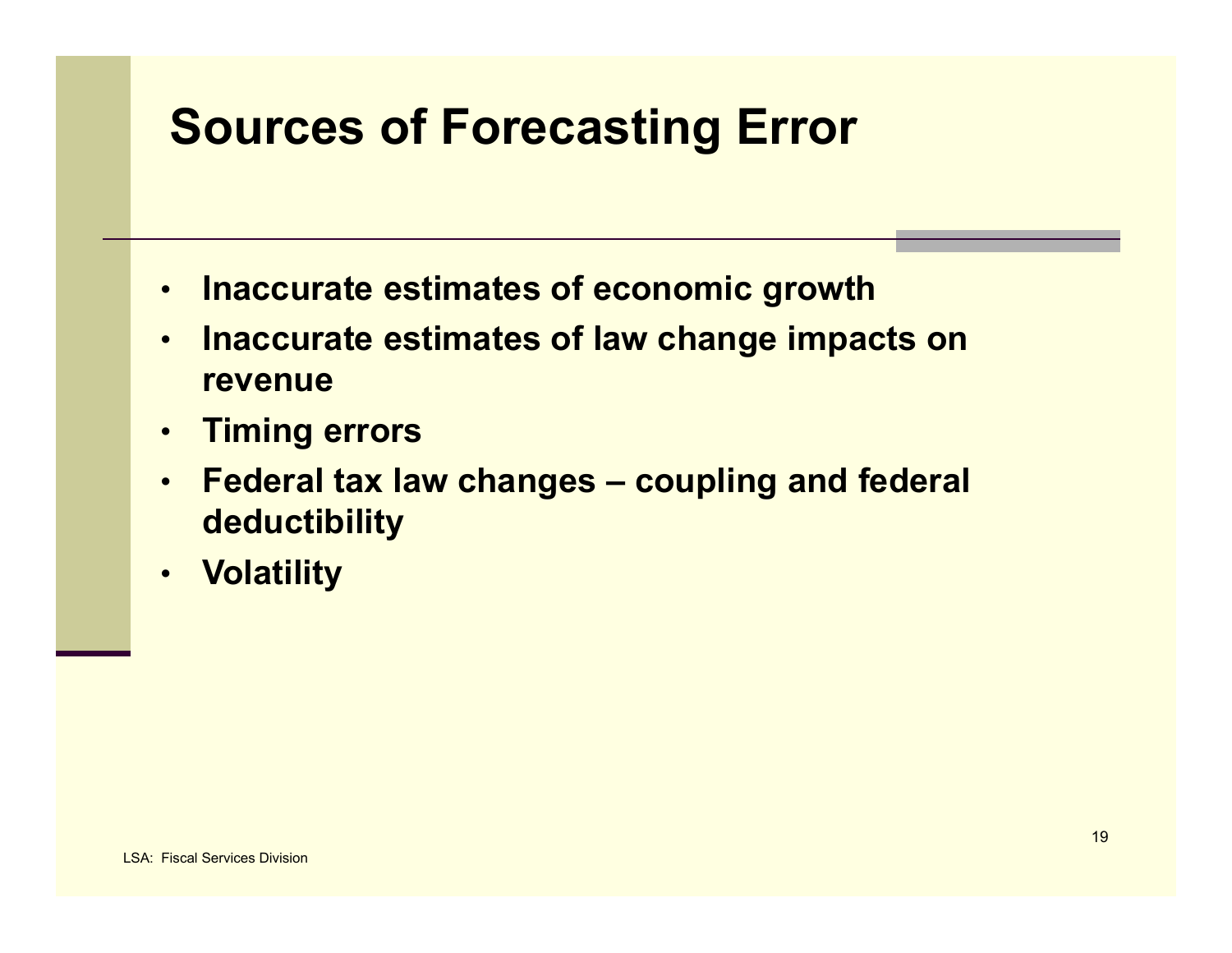### **Volatility**

**Often the largest source of error in revenue forecasts.**

- • **Refers to yearly variations in a state's various tax revenue streams and also variations in aggregate revenue generated by the state's tax structure.**
- • **Impacted by:**
	- **State's tax structure**
	- **State size and economic diversity**
	- **Federal government actions that impact state law**
	- • **Changes in consumer spending in relation to goods vs. services (Netflix account instead of DVD purchase, etc.)**
- LSA: Fiscal Services Division $\bullet$  **Macroeconomic events (recessions, natural disasters)**